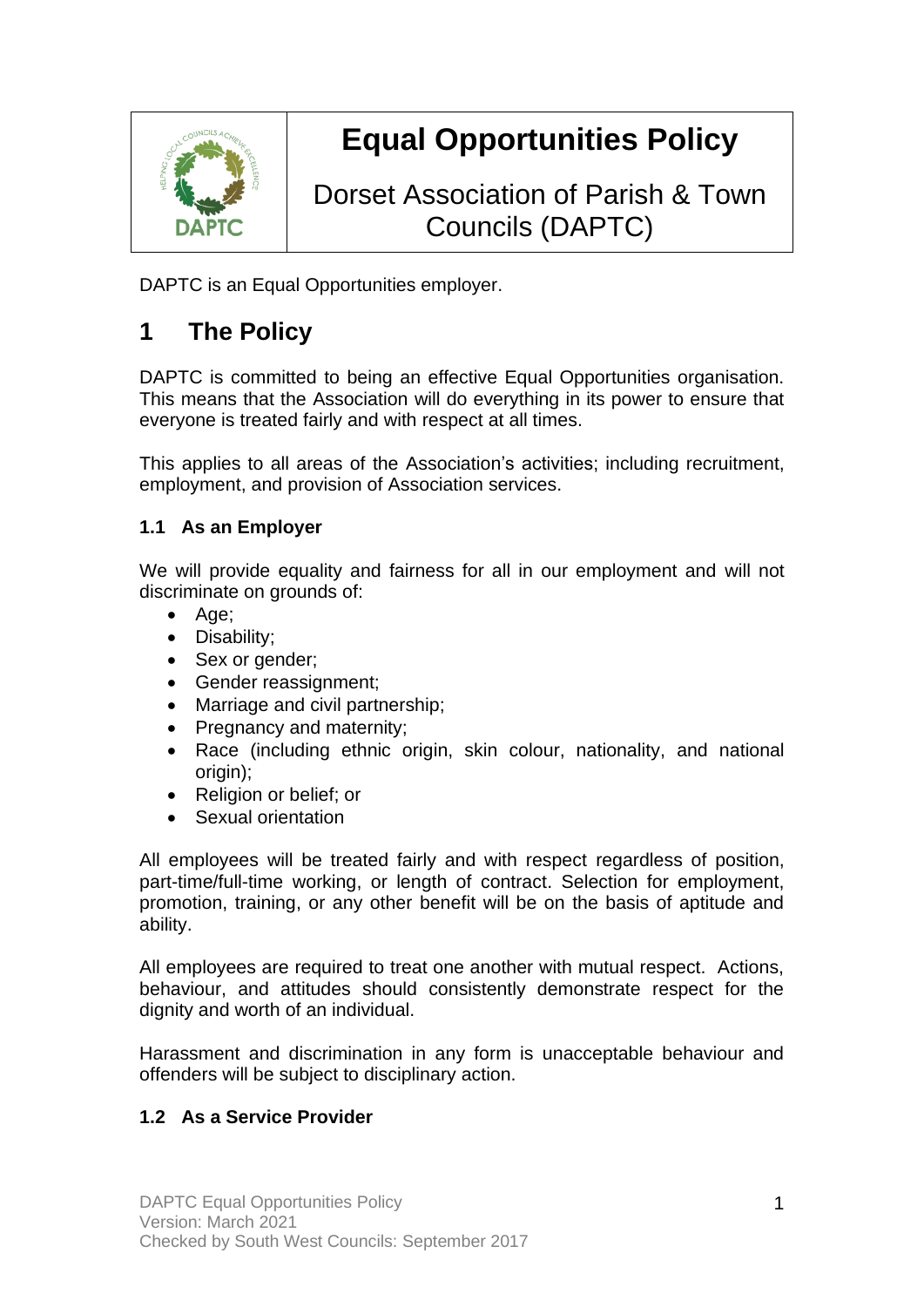The Association will strive to ensure that all services provided by, or on behalf of, the Association are made accessible to all individuals and groups equally and without discrimination.

All service users will be treated with respect. Actions, behaviour, and attitudes will consistently demonstrate respect for the dignity and worth of an individual.

The Association will, wherever appropriate, work in partnership with other agencies in the area; including the relevant unitary, county, district, and borough councils, voluntary groups, and community organisations to promote equal opportunities.

The Association will ensure that all contractors directly supplying goods and services or executing works for, or on behalf of, the Association comply with this Association's stated policy on equal opportunities.

### **2 The Policy in Action**

#### **2.1 As an Employer**

The Association aims to achieve the policy by:

- Ensuring that its employees are made aware of their rights and responsibilities to each other, the customer, and the organisation regarding equal opportunities issues;
- Providing a way in which individuals can communicate any concerns via competent named personnel;
- Treating any unacceptable behaviour seriously; and
- Ensuring that all Managers realise they have a key role in implementing this policy and are expected to take personal responsibility for ensuring its success.

### **2.2 As a Service Provider**

The Association aims to achieve its policy by:

- Ensuring that employees are made aware of the Association's standards of service and customer care, including equal treatment in service delivery;
- Ensuring that no member of the public is disadvantaged or treated less favourably than others in terms of access to Council services. Where the Association's practices, policies, or procedures are found to make access impossible or unreasonably difficult, we will take such steps as are reasonable in the circumstances to change these practices, policies or procedures;
- Ensuring that, wherever practical, all public buildings and premises owned or managed by the Association are accessible to all. Where this is impractical in the short-term, we will provide reasonable alternative